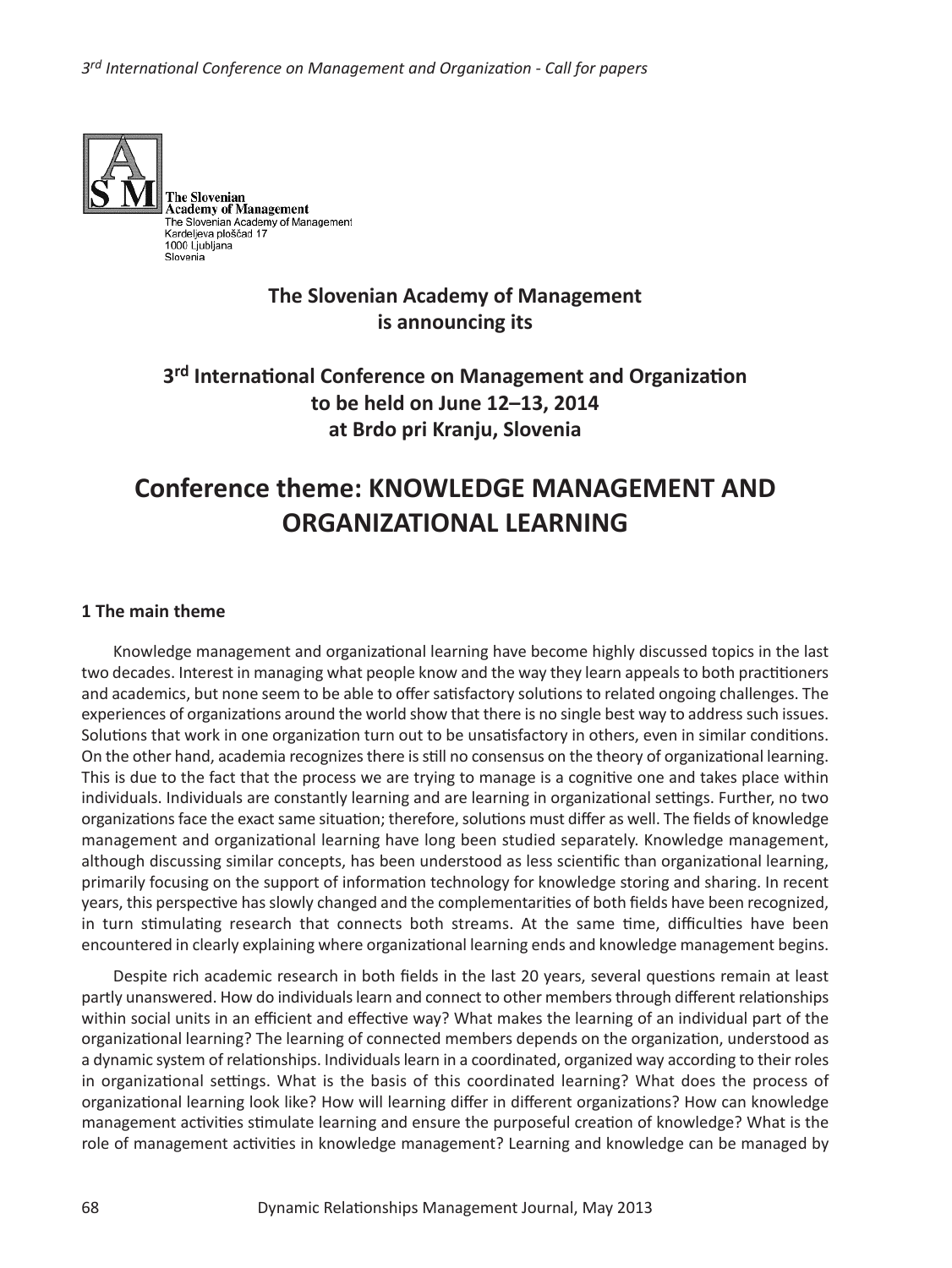planning knowledge/learning, by actuating the learning process by HRM, leadership, motivation and communication and by controlling knowledge/learning at the individual and firm level. Organizational learning can thus be understood as individual but coordinated processes resulting in knowledge and its use, whereas knowledge management is an organizational process which assures that learning processes will take place in the most efficient and rational way. We may claim that both organizational learning and knowledge management are closely connected to organization: systems, structures, roles, processes and culture. Measurement systems, performance indicators, knowledge management systems, Web 2.0 and the architectures for knowledge management all take part in the management of knowledge. These connections represent the focus, the key theme of our conference. Our aim is to stimulate breakthrough research streams linking the learning of individuals in organizations to knowledge management from the relationships perspective.

### **2 Call for papers**

Two sub-themes are proposed: (1) individual, team and organizational learning; and (2) knowledge and knowledge management.

1. The firstsub-theme of our discussion focuses on **learning at the individual, team and organizational level.** The main questions here are how individuals are learning and how individual learning becomes part of the team and organizational learning process, with organizational learning being the learning of individuals in organizational settings. Possible areas within this sub-theme are:

- individual learning: individual learning process, learning activities, learning styles, learning loops, psychological and other perspectives on learning;
- team learning and organizational learning: knowledge creation and generation, knowledge codification and storage, knowledge sharing and knowledge use;
- exploitation vs. exploration: efficiency-oriented organizational learning vs. creativity- and innovationoriented learning;
- the contingency perspective on learning in organizations: the influence of technology, the environment, size, goals and strategy and employees;
- the organizational impact on organizational learning: the influence of different organization systems, structures, roles, processes and cultures;
- learning at the group and organizational level; education and training based on organizational learning;
	- learning and innovation;
- the characteristics of organizations, understood as a set of dynamic relationships, to enhance learning;
- methodological issues: different approaches to analyzing learning in organizations; and
- the network perspective on learning in organizations: learning networks, knowledge-sharing networks, innovation networks.

2. The second sub-theme focuses on **knowledge and knowledge management**. The main goal of the knowledge management process is to ensure that the learning processes of individuals will be as rational and efficient as possible, considering the achievement of social units' goals. Management activities coordinate and encourage learning process, assure purposeful knowledge creation and the dissemination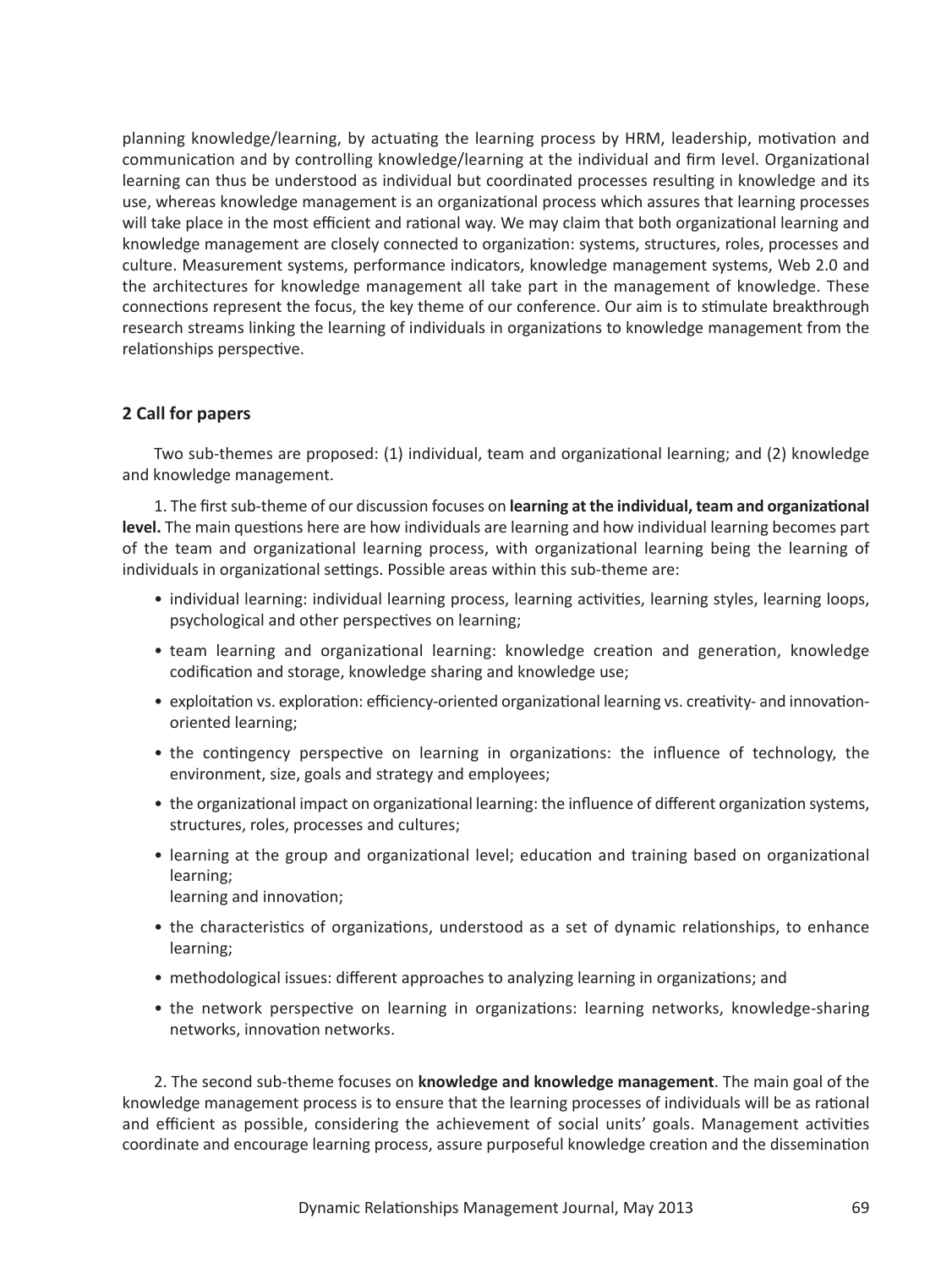of the acquired knowledge to the proper units and individuals. The focus is on creating conditions in organizations, understood as formal social units, for continuous learning. Possible topics within this subtheme are:

- the knowledge management process: the rationality-assuring process of planning, actuating and controlling; knowledge management as a coordination process;
- knowledge and recognizing knowledge needs/gaps: group and individual knowledge, knowledge mapping, planned and actual knowledge maps;
- planning learning at the organizational and individual level: SWOT analysis of the organizational learning process and organizational knowledge, setting goals and strategies for learning on the organizational level;
- designing an organization for learning, different learning in different types of organization;
- organizational learning and human resources management; skills and competence management;
- leading and motivating employees to participate in planned learning activities; communication and organizational learning;
- controlling learning and knowledge at the individual and organizational level: developing measurement systems for monitoring learning, setting key indicators, measuring intangible assets, intellectual capital, measuring organizational knowledge;
- implementing IT solutions for knowledge storage and the sharing of knowledge; knowledge management and Web 2.0;
- knowledge-based innovation;
- inter- and intra-organizational communities of practice; knowledge management in a network organization;

and

• knowledge management in public sector and nonprofit organizations.

Papers and discussions will not only be limited to these issues; papers connecting both streams are also invited. Papers from organization science, management, cognitive science, computer science, information systems and other fields are welcome since the conference is promoting an interdisciplinary approach. Theoretical and empirical papers employing qualitative or quantitative methods, as well as workin-progress, PhD research and practical cases are all welcome. Papers accepted for the conference will be published in the **conference proceedings**. Quality papers will be considered for publication either in **The Learning Organization Journal** published by Emerald, the **Dynamic Relationships Management Journal** published by the Slovenian Academy of Management (SAM) or in the Slovenian SAM journal **Challenges to Management**.

#### **3. Submission of abstracts and other important deadlines**

All authorsinterested in participating at the conference are invited to submit an abstract. The abstract should not exceed 500 words and should include the names and affiliations of the author(s). It should clearly state the problem, purpose and goals of the paper, the approach taken and the main contribution made. Abstracts may be submitted as a .pdf file, .doc file or .docx file. The number ofsubmissionsislimited to one individual paper, one individual and one co-authored paper or two co-authored papers.